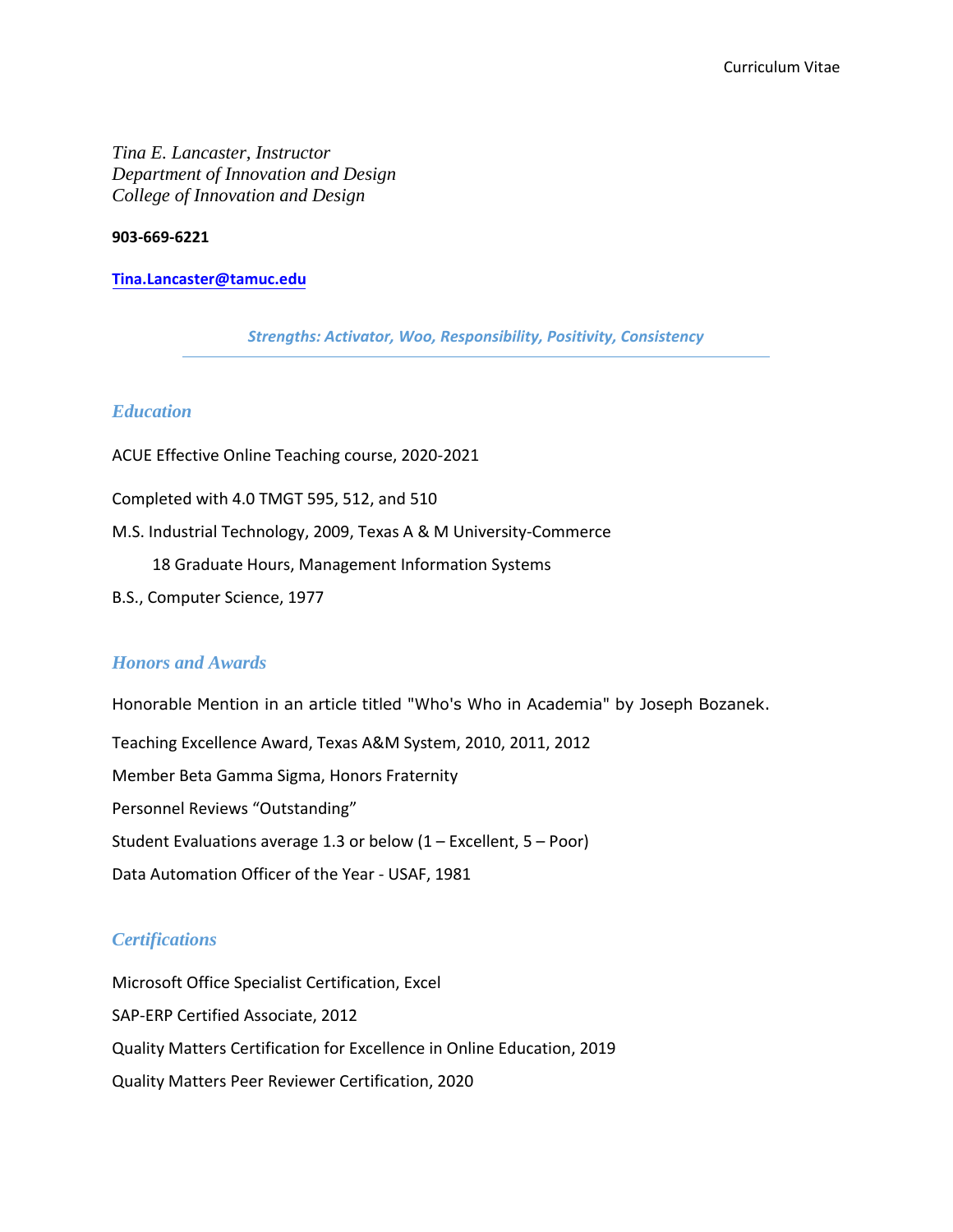## *Publications*

Lancaster, T. & Taggart, A. (October, 2015). Bringing an Applied Sciences Program into the 21<sup>st</sup> Century. Austin, TX. Texas Community College Instructional Leaders.

Alexander, C.A., Lancaster, T., Gibson, S., and Pryor, M.G. (2011). Technology support for small businesses, International Journal of Education Research, 6(1), Fall, 2011 *Intellectual Contributions*

*Lancaster, T., McElhaney, J. (2013). An Active Learning Experiment: Using Current and Emerging Technologies for improved Student Engagement, National Quality Matters Conference, October, 2013.*

*Reviewed two articles for the International Conference on Information Systems, 2013*

*Developed two Information Security online courses for Cengage, 2012*

*Reviewed Information Systems Project Management text, Pearson, 2012*

# *Research in Progress*

Student Engagement in Online Classes: Using Emerging Technologies

# *Student Projects Completed serving the University*

- Four Projects for the TAMUC Blueberry farm: Customer database, Sales Tracking database, marketing plan, standardized labeling
- Campus-wide professional photography opportunity, managed by a website developed by the project management students
- Email-handling project for COBE Academic Advising Center
- Research for swipe-card system to replace manual system, COBE Academic Advising Center

# *Faculty Development Workshops and Training*

## D2L Training 2018-2020

Building Quality Online Programs, FCTT 2015 Successful Questioning Techniques, FCTT, 2013 Developing and Teaching New Skills for Today's students, FCTT, 2013 WordPress for faculty websites, FCTT, 2013 SAP University Alliances Workshop, SAP-ERP Configuration, 2013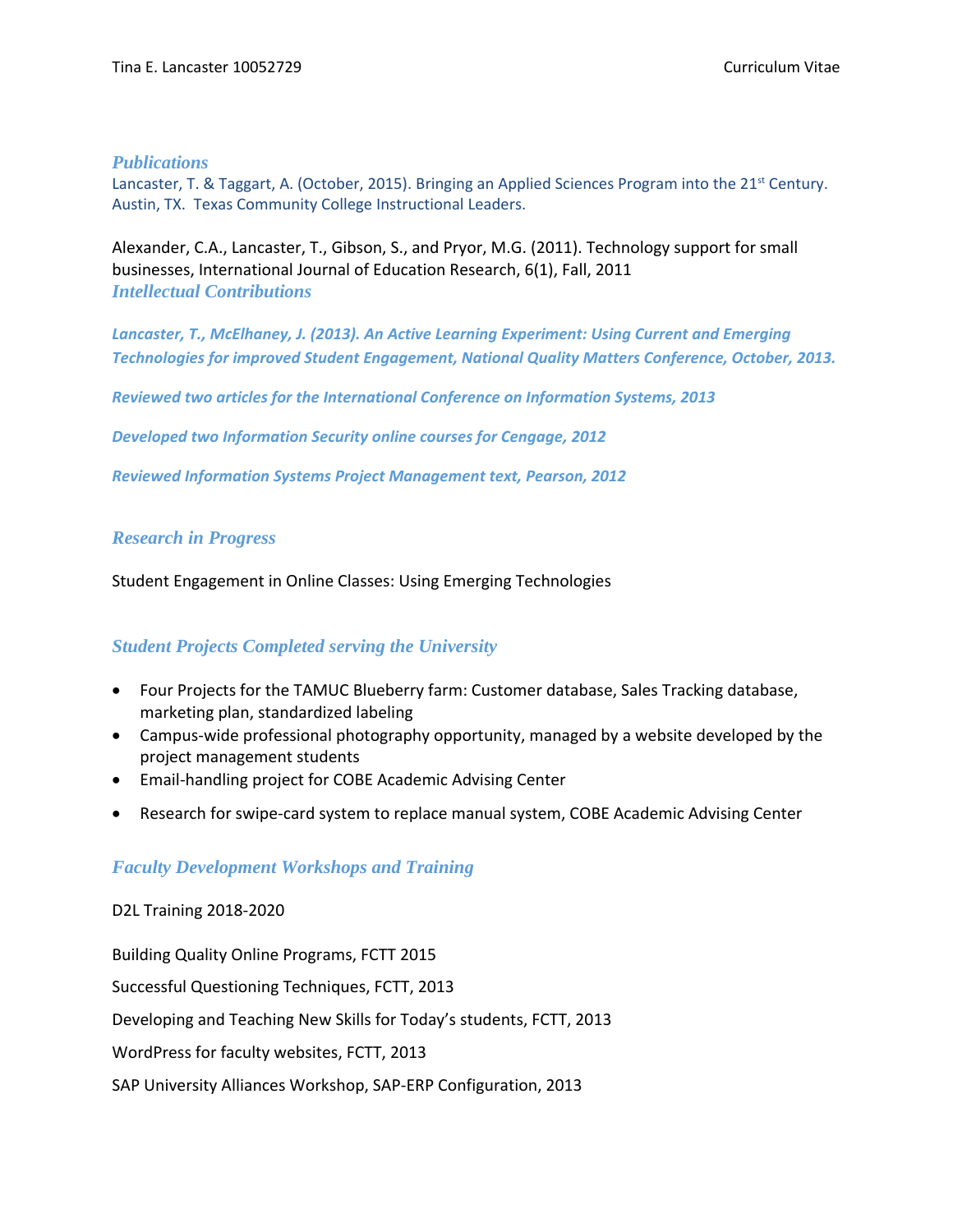Quality Matters Course, 2013, 2019 AVID: High Engagement Strategies in the classroom, 2012 SAP University Alliances Academic Conference, March 2012 Strengths Quest Educator Seminar, 2011 AVID: High Engagement Strategies in the classroom, 2010 Faculty Connect: Effective Communications for Online Learning, October, 2009 Completed IRB Training 2012

# *Service*

University Financial Aid Appeals Committee, 2020-2021 University GPA Appeals Committee, 2020-2021 Institutional Effectiveness Author for BAAS and BGS programs, 2018-present Serve as a Quality Matters Peer Reviewer, 2013-present Paris Junior College, Business Management Advisory Board Curriculum Committee for the Department of Applied Arts and Sciences, College of Science and Engineering, and the University Quality Enhancement Plan Mentor Volunteered for 12 opportunities to assist freshman students taking the Global Competency test and set up their ePortfolios Helped lead the process of curriculum development for the Applied Sciences Program Web Master for the Department of Applied Arts and Sciences Developed and brought to fruition the first new MIS flyers and brochures in 5 years, 2013 Coordinator of the MIS Undergraduate BBA, 2013-2015 SAP University Alliances Coordinator, 2012-2015 University Web Governance Committee, 2013-present College of Business and Entrepreneurship Curriculum Committee, 2013-2015 Academic & Student Affairs Technology Committee, 2011-present BA/MIS Department Curriculum Committee, 2013-2014 Facilitated the first Faculty Focus group for Teaching with Technology, 2013 Facilitated a discussion at the Education 360: Mini-Symposium, March 2013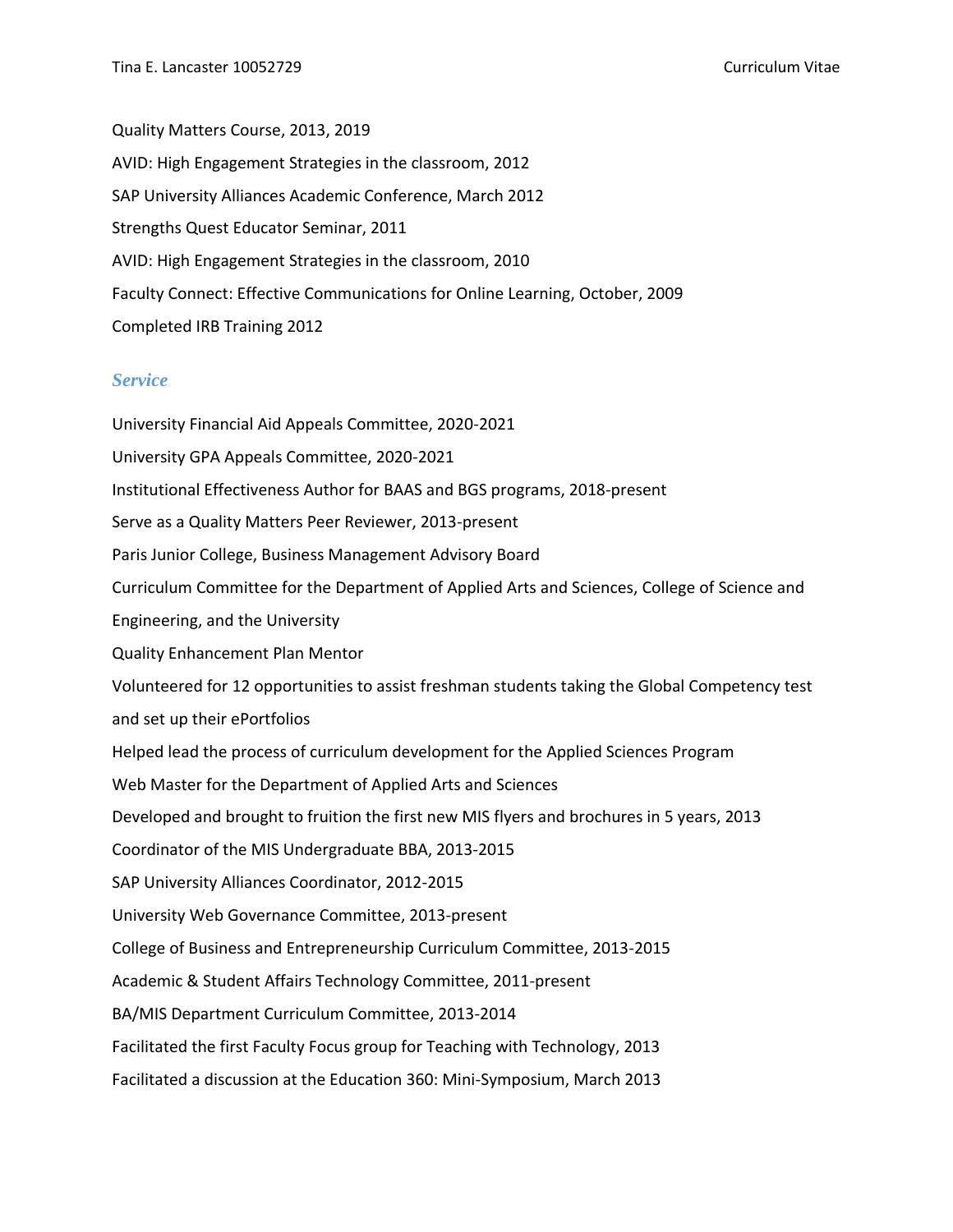Institutional Effectiveness Committee, 2011-2012 College of Business Teaching Excellence Committee, 2011-2013 LinkedIn Seminar presented via Training and Development for Faculty and Staff, 2012 LinkedIn Seminar presented via Career Development for Students, 2012 Professional Speaker for Beta Alpha Psi, November, 2009, October 2012 Assisted in organizing student chapter of AIS, Association of Information Systems

# *Teaching Experience*

## **Texas A & M University-Commerce**

Full Time Instructor, 2011-present Instructor/Advisor 2009-2010 Courses: BAAS 326 Exploring Spreadsheets - Online BAAS 408 Problem Solving with Databases - Online TMGT 350 Principles of Technology Management – Online TMGT 358 Essentials of Project Management - Online BAAS 409 Global Technology and Society --Online BGS 401 Ceaseless Industry – Globalization – Online BGS 402 Research Methods -- Online BGS 403 Sustainability – Unfettered Thought – Online BAAS 306 Organizational Change, Creativity & Diversity - Online ORGL 126 – Computer Information Systems -- Online Instructor/Mentor, 2009-2010

#### Courses:

MIS 128 Business Computer Systems -- Blended and Online MIS 315 Principles of Information Security-- Online MIS 326 Information Systems Technology Productivity -- Blended MIS 328 Information Systems Project Management -- Blended MIS 422 Web Based System Development -- Blended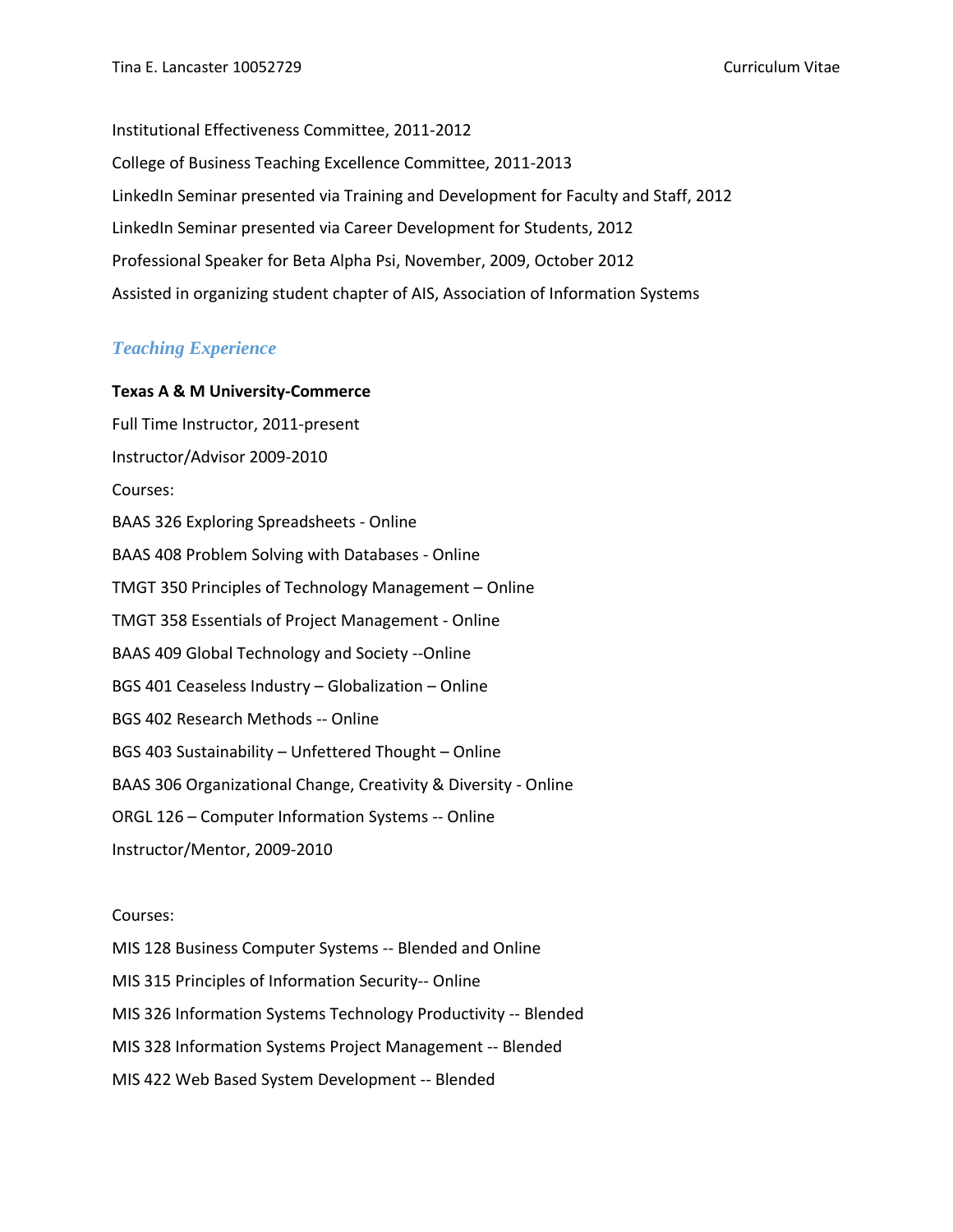MIS 426 Management Information Systems—Blended and Online MIS 379 Business Process Design and ERP Systems – Blended BAAS 305 Corporate Communications -- Online

# **Palo Alto Community College, San Antonio, TX**

Instructor 1987-1990 Courses: Introduction to Computers Introduction to Programming (Object-Oriented) Introduction to Business Computer Applications Introduction to Networking Relational Database Organization and Design Systems Analysis and Design Assembly Language Programming

#### **Clovis Community College, Clovis, NM**

Instructor 1981-1984 Courses: Introduction to Computer Science Survey of Computing Programming in BASIC

# *Business Experience*

#### **Business Analyst and Sales Coordinator 2007-2009, Agpro, Inc.**

In this role, I was responsible for the overall structure of a new Windows Server system and implementation of security via active directory. I was also the primary consultant for the new inventory control system and implemented this system to integrate with Quickbooks. This was a small manufacturing company where one wore many hats. I had the pleasure of developing the business processes for international customer support and coordinated international exports, communications, and marketing. I also supervised and coordinated the sales and production staff to meet customer requirements.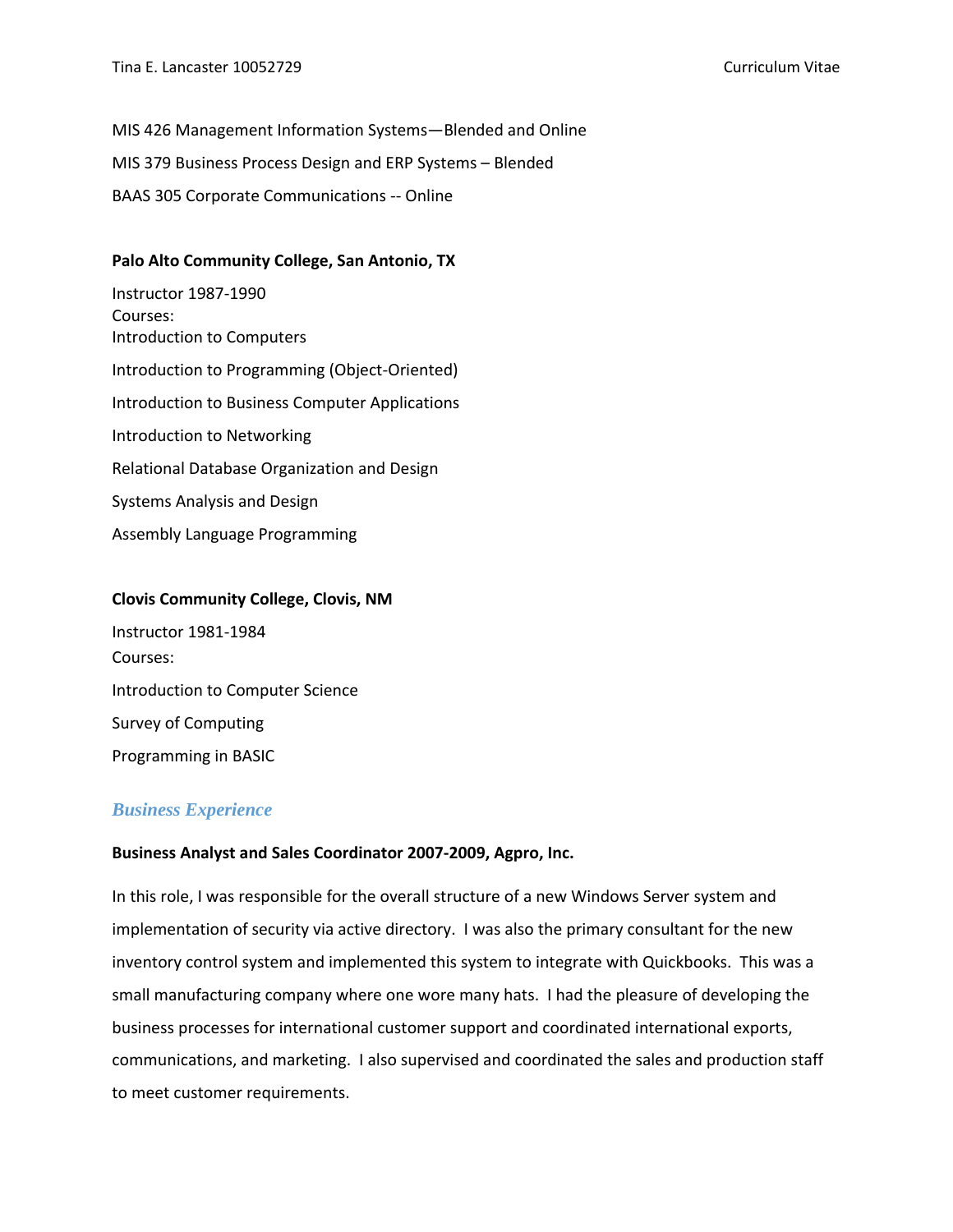#### **Software and Systems Manager, 2003-2006, Harper Corporate Services**

Harper Corporate Services is a holding company for four very different companies. I was the software manager for all of these companies, which were comprised of 125 users in multiple locations. As the companies were all in a growth stage, new developments were constantly being planned or implemented. I was the DBA for seven SQL databases and was responsible for those databases' security. I also managed new users and the security available via Active Directory in the Windows Server environment. The most important work I did was the implementation of several major new systems including a Human Resources Information System, a construction management system, two new accounting systems, and Microsoft SharePoint Server. During these implementations, I frequently had to develop software to convert data from legacy systems to the new relational systems. Because we were not working in an Enterprise environment, there were constant requests for electronic exchanges of data from one system to another. These had to be managed carefully to ensure data integrity. This was a tremendously challenging position with something new to be learned daily. We cut over to new servers, a new Exchange Server, and VOIP all in one night; I had no training on the VOIP, but was the primary administrator for all users. I frequently found myself training new users on software to which I had only been exposed.

#### **Budget and Transportation Manager, 2003, RockTenn Company**

During my brief stay as the budget and transportation manager for RockTenn, I got a deep understanding of the business processes of a light manufacturing environment. Using that knowledge and my deep knowledge of software, I developed a multi-million dollar budget, using new software. I also used project management skills to meet the deadlines, negotiate prices, and hire transportation to meet production deadlines.

#### **Software Developer, 2000-2003, Shiloh Technology, Inc.**

I implemented the complete Systems Development Life Cycle for voice to data software implementation, including design and provisioning of SQL database and all reporting. Developed the software system to retrieve voice files from physicians, automatically forwarding the files after download to in-house servers for processing against voice-to- document software Developed the